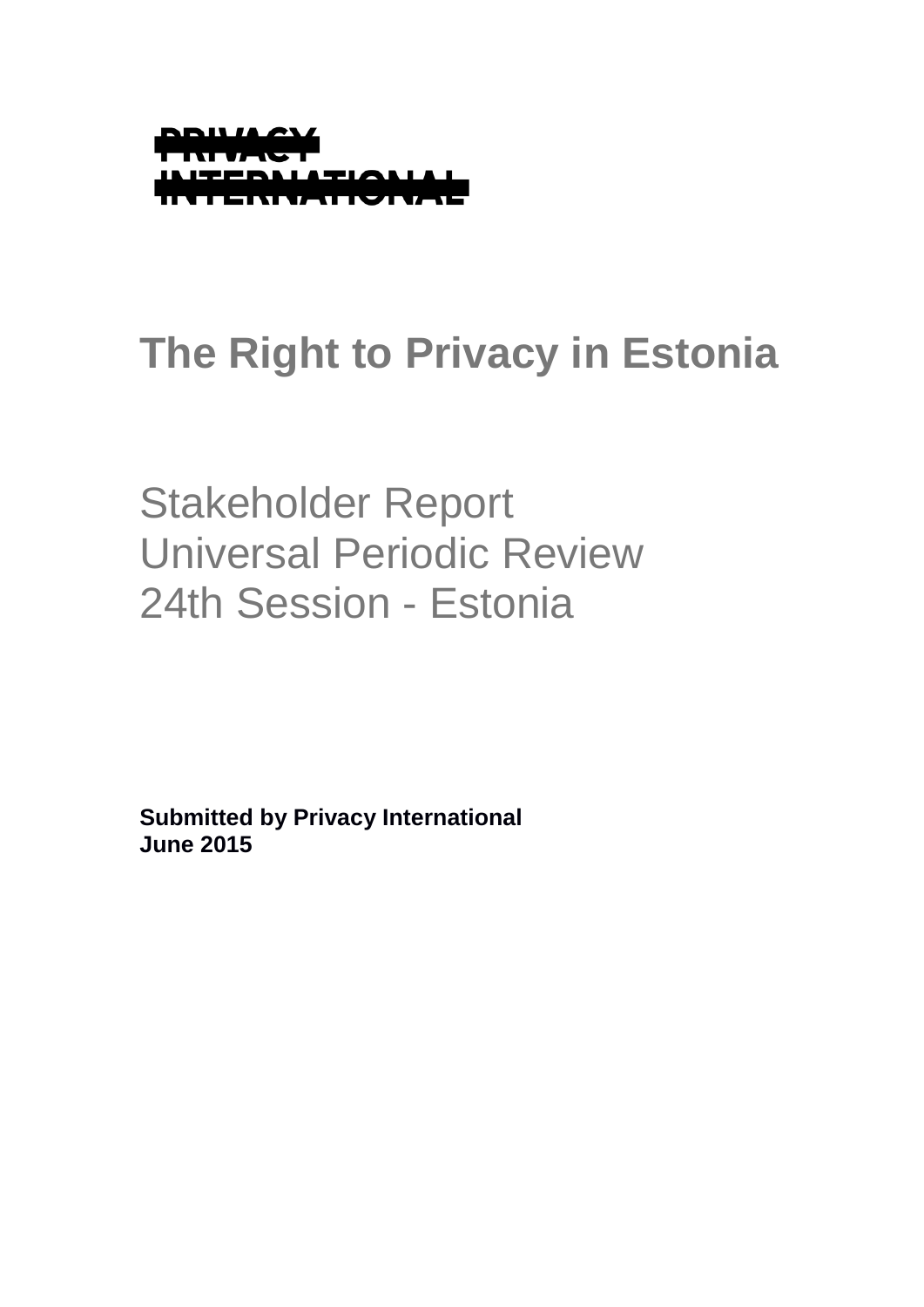## **Introduction**

1. This stakeholder report is a submission by Privacy International (PI). PI is a human rights organisation that works to advance and promote the right to privacy and fight surveillance around the world. PI wishes to bring concerns about the protection and promotion of the right to privacy in Estonia before the Human Rights Council for consideration in Estonia's upcoming review.

# **The right to privacy**

- 2. Privacy is a fundamental human right, enshrined in numerous international human rights instruments.<sup>1</sup> It is central to the protection of human dignity and forms the basis of any democratic society. It also supports and reinforces other rights, such as freedom of expression, information and association. The right to privacy embodies the presumption that individuals should have an area of autonomous development, interaction and liberty, a "private sphere" with or without interaction with others, free from arbitrary State intervention and from excessive unsolicited intervention by other uninvited individuals. Activities that restrict the right to privacy, such as surveillance and censorship, can only be justified when they are prescribed by law, necessary to achieve a legitimate aim, and proportionate to the aim pursued.<sup>2</sup>
- 3. As innovations in information technology have enabled previously unimagined forms of collecting, storing and sharing personal data, the right to privacy has evolved to encapsulate State obligations related to the protection of personal data.<sup>3</sup> A number of international instruments enshrine data protection principles,<sup>4</sup> and many domestic legislatures have incorporated such principles into national law.<sup>5</sup>
- 4. In its resolution on the right to privacy in the digital age, adopted by consensus on 18 December 2014, the UN General Assembly called on all states to review their laws and policies regarding surveillance of communications with the view to uphold the right to privacy. The UPR review offers a significant opportunity for states to demonstrate that they are implementing this recommendation, by systematically reviewing states' compliance with their obligations to respect and protect the right to privacy.

<sup>-</sup><sup>1</sup> Universal Declaration of Human Rights (Article 12), International Covenant on Civil and Political Rights (Article 17); regional treaties and standards including the African Charter on the Rights and Welfare of the Child (Article 10), the American Convention on Human Rights (Article 11), the African Union Principles on Freedom of Expression (Article 4), the American Declaration of the Rights and Duties of Man (Article 5), the Arab Charter on Human Rights (Article 21), and the European Convention for the Protection of Human Rights and Fundamental Freedoms (Article 8).

<sup>&</sup>lt;sup>2</sup> See Human Rights Committee, General Comment No. 16 (1988) on the right to respect of privacy, family, home and correspondence, and protection of honour and reputation (art. 17); see also report by the UN High Commissioner for Human Rights, the right to privacy in the digital age, A/HRC/27/37, 30 June 2014.

<sup>&</sup>lt;sup>3</sup> Human Rights Committee, General Comment No. 16 (1988) on the right to respect of privacy, family, home and correspondence, and protection of honour and reputation (art. 17).

Correspondence, and protection of Individual epotection of Individuals with regard to Automatic Processing of<br>4 See the Council of Europe Convention for the Protection of Individuals with regard to Automatic Processing of Personal Data (No. 108), 1981; the Organization for Economic Co- operation and Development Guidelines on the Protection of Privacy and Transborder Data Flows of Personal Data (1980); and the Guidelines for the regulation of computerized personal data files (General Assembly resolution 45/95 and E/CN.4/1990/72)

<sup>5</sup> As of December 2014, over 100 countries had enacted data protection legislation: David Banisar, National Comprehensive Data Protection/Privacy Laws and Bills 2014 Map (December 8, 2014). Available at SSRN: <http://ssrn.com/abstract=1951416>or<http://dx.doi.org/10.2139/ssrn.1951416>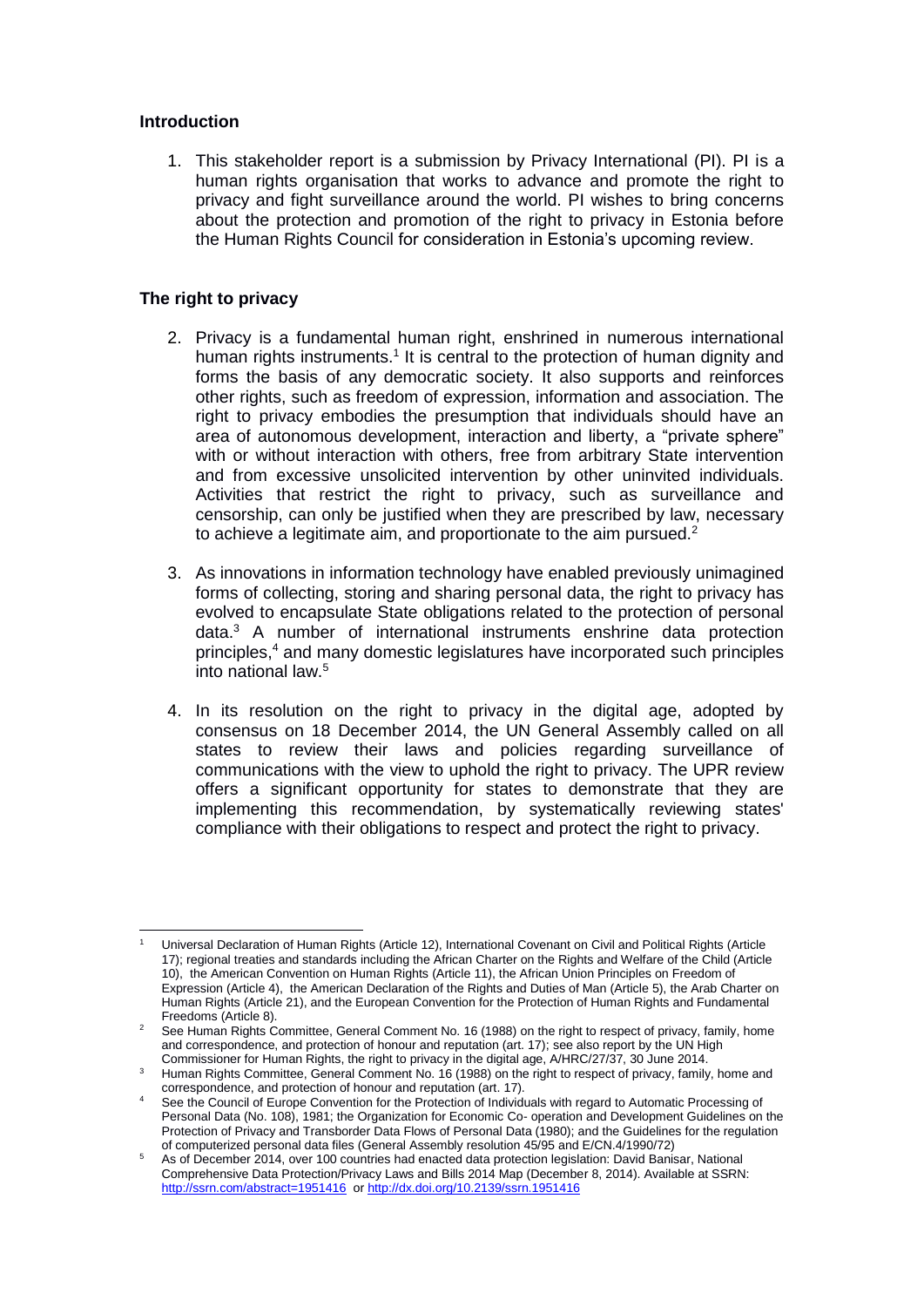## **Follow up to the previous UPR**

5. There was no mention of the right to privacy and data protection either in the National Report submitted by Estonia in 2010 or in the report of the Working Group following the consideration of the state report in 2011.

## **Domestic laws related to privacy**

6. The Estonian Constitution guarantees the protection and respect of the rights to privacy.<sup>6</sup> Article 26 states that:

*"Everyone has the right to the inviolability of private and family life. State agencies, local governments, and their officials shall not interfere with the private or family life of any person, except in the cases and pursuant to procedure provided by law to protect health, morals, public order, or the rights and freedoms of others, to combat a criminal offence, or to apprehend a criminal offender."*

- 7. The Estonian Penal Code establishes a series of offences to protect the right to privacy, including violation of confidentiality of messages (Article 156), illegal disclosure of sensitive personal data and illegal use of another person's identity (Article 157.)<sup>7</sup>
- 8. Estonian current Personal Data Protection Act entered into force in 2008.
- 9. The 2005 Electronic Communications Act<sup>8</sup> requires internet and telecommunication companies to maintain the confidentiality of all information concerning subscribers and other persons who use communications services (see Article 102 on general principles of data protection.)

## **International obligations**

 $6^{\circ}$ 

- 10. Estonia has ratified the International Covenant on Civil and Political Rights ('ICCPR'). Article 17 of the ICCPR provides that *"no one shall be subjected to arbitrary or unlawful interference with his privacy, family, home or correspondence, nor to unlawful attacks on his honour and reputation"*. The Human Rights Committee has noted that states parties to the ICCPR have a positive obligation to "*adopt legislative and other measures to give effect to the prohibition against such interferences and attacks as well as to the protection of this right [privacy]."* 9
- 11. Estonia ratified the European Convention for the Protection of Human Rights and Fundamental Freedoms and the Council of Europe Convention for the Protection of Individuals with Regard to Automatic Processing of Personal Data (Convention No. 108). As a member of the European Union, Estonia is also bound by the Charter of Fundamental Right of the European Union<sup>10</sup>, and relevant EU norms on the protection of the right to privacy and personal

<sup>6</sup> Available at: [http://www.legaltext.ee/en/andmebaas/tekst.asp?loc=text&dok=X0000K1&keel=en&pg=1&ptyyp=RT&tyyp=X&qu](http://www.legaltext.ee/en/andmebaas/tekst.asp?loc=text&dok=X0000K1&keel=en&pg=1&ptyyp=RT&tyyp=X&query=constitution) [ery=constitution](http://www.legaltext.ee/en/andmebaas/tekst.asp?loc=text&dok=X0000K1&keel=en&pg=1&ptyyp=RT&tyyp=X&query=constitution)

Available at:<http://www.legislationline.org/documents/section/criminal-codes/country/33>

<sup>8</sup> Available at:<http://www.legaltext.ee/text/en/X90001K2.htm>

<sup>&</sup>lt;sup>9</sup> Human Rights Committee, General Comment No. 16 (1988), para. 1

<sup>10</sup> Se[e http://eur-lex.europa.eu/LexUriServ/LexUriServ.do?uri=OJ:C:2010:083:0389:0403:en:PDF](http://eur-lex.europa.eu/LexUriServ/LexUriServ.do?uri=OJ:C:2010:083:0389:0403:en:PDF)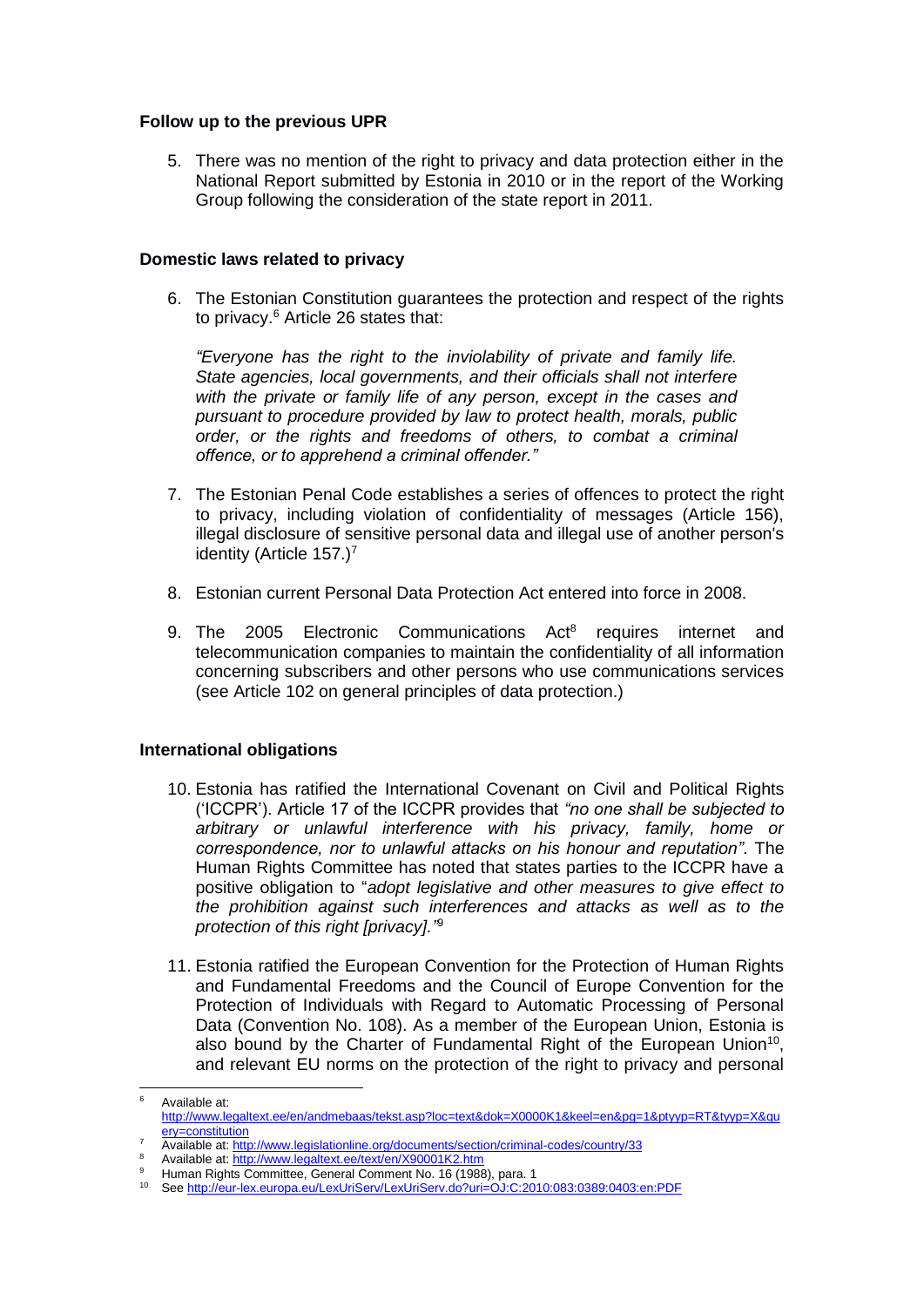data, including the Data Protection Directive 1995/46 and the Directive on privacy and electronic communications 2002/58/EC.

#### **Areas of concern**

#### Data retention

- 12. According to Article 111 of the Electronic Communications Act (2005) relevant companies are required to retain for one year a wide range of communication data (metadata) for the purposes of identifying, inter alia, the source, destination, time, duration and location of the communication. The Article specifies the type of data to be retained by telephone (including mobile telephone) network services and internet service providers.<sup>11</sup> Further, the Article allows for extending the time limit of retention of such data for a potentially unlimited time the government deems it necessary in the interest of public order or national security.
- 13. Privacy International notes that since the EU Data Retention directive was declared invalid by the Court of Justice of the European Union (CJEU) in April 2014<sup>12</sup>, there has been no changes in the provisions of data retention in Estonia.
- 14. The interception, collection and use of metadata interfere with the right to privacy, as it has been recognized by human rights experts, including the UN Special Rapporteur on freedom of expression, the UN Special Rapporteur on counter-terrorism and human rights and the High Commissioner for Human Rights.<sup>13</sup> The CJEU noted that metadata may allow *"very precise conclusions to be drawn concerning the private lives of the persons whose data has been retained*" and concluded that the retention of metadata relating to a person's private life and communications is, in itself, an interference with the right to privacy.<sup>14</sup>
- 15. The blanket retention of metadata provided for in the Electronic Communications Act is in breach of existing EU provisions protecting the right to privacy, such as the Data Protection Directive 1995/46 and the Directive on privacy and electronic communications 2002/58/EC. Because of its untargeted and indiscriminate scope, the Act also fails to comply with the test of necessity and proportionality.

#### Surveillance of electronic communications

16. The Electronic Communications Act (2005) sets the conditions under which service providers shall provide communication data to security, surveillance

 $11<sub>1</sub>$ <sup>11</sup> See text here[: https://www.riigiteataja.ee/en/eli/ee/Riigikogu/act/511042014005/consolide](https://www.riigiteataja.ee/en/eli/ee/Riigikogu/act/511042014005/consolide)

<sup>&</sup>lt;sup>12</sup> See Court of Justice of the European Union, Judgment in Joined Cases C-293/12 and C-594/12, Digital Rights Ireland and Seitlinger and Others, Judgment of 8 April 2014.

<sup>&</sup>lt;sup>13</sup> See report of the UN Special rapporteur on the promotion and protection of the freedom of opinion and expression, UN doc. A/HRC/23/40, 17 April 2014; report of the UN Special Rapporteur on the promotion and protection of human rights and fundamental freedoms while countering terrorism, UN doc. A/69/397, 23 September 2014, and report of the UN High Commissioner for Human Rights, Right to Privacy in the Digital Age, UN doc. A/HRC/27/37, 30 June 2014.

<sup>14</sup> See Court of Justice of the European Union, Judgment in Joined Cases C-293/12 and C-594/12, Digital Rights Ireland and Seitlinger and Others, Judgment of 8 April 2014.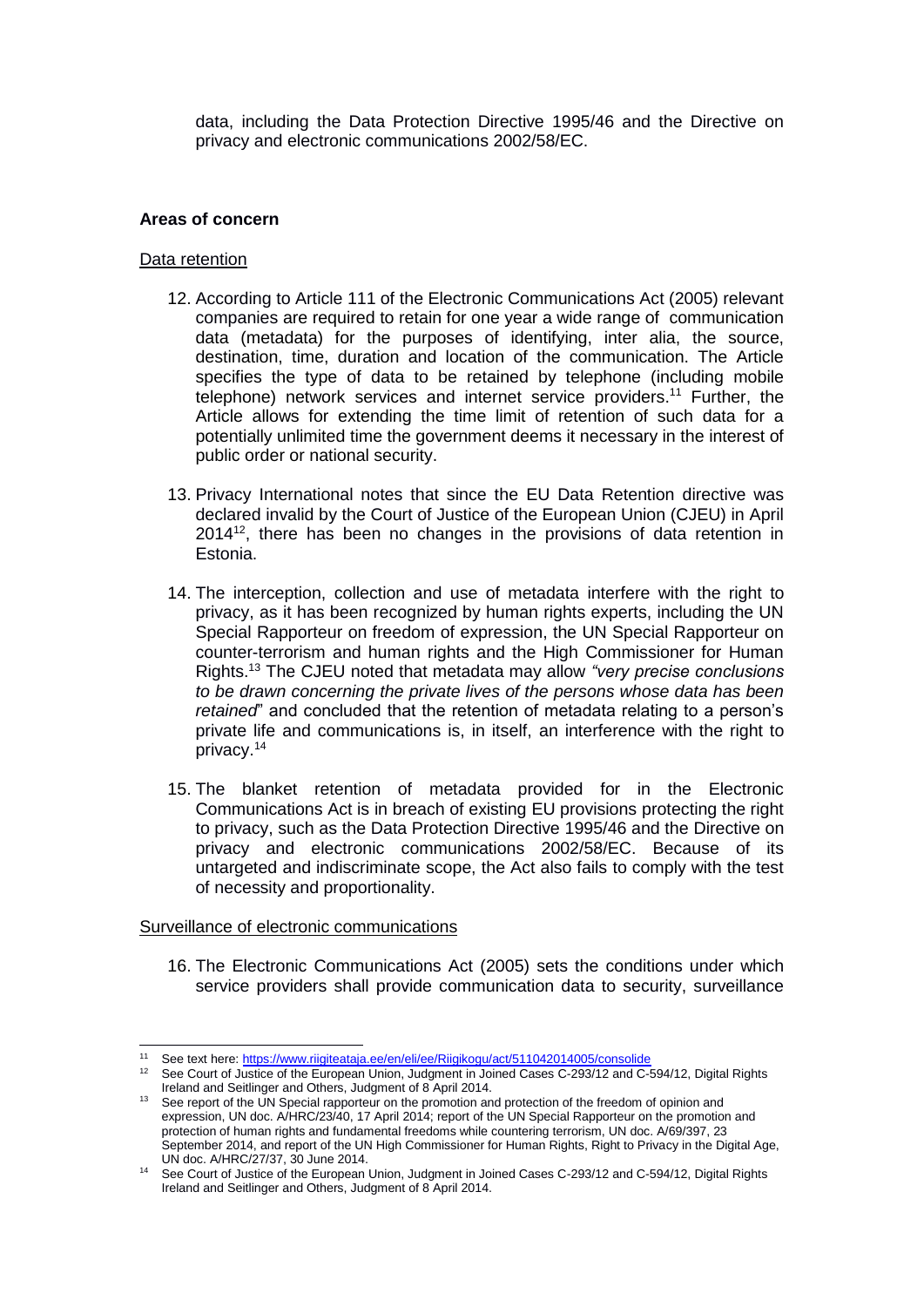and other Estonian government agencies (Article 112) and to grant them access to their communications networks (Article 113.)

- 17. Article 112 requires relevant companies to provide the communication data retained within 10 hours for urgent requests and 10 days for other requests from the relevant agencies identified in the Act. Mobile telephone services are also required to provide real time identification of the location of the mobile used.
- 18. Requests by the agencies may be in writing or even orally. Significantly, the provision does not require prior judicial authorisation, except for criminal investigation, where the Criminal Procedure Code applies (see below.)
- 19. Article 113 regulates the conditions for access to the communication network by intelligence agencies and other bodies. The Article requires companies to grant access to the communication network in order for the agencies to conduct surveillance activities. Access to the network shall enable the surveillance agencies to select messages and to transmit them to the agencies devices in an unchanged form and in real time. Such transfer should ensure the preservation of independent log files concerning the actions performed by the central surveillance device (time, type, object and number of action) for a period of at least five years.
- 20. The law does not explicitly require that the request of personal data is authorised by a court or other judicial body. For criminal investigations, the Code of Criminal Procedure requires that surveillance of electronic communications are conducted only if this is unavoidably necessary for the achievement of the objectives of criminal proceedings. Authorisation is given by the Prosecutor during the investigation stage and by a court if the proceedings have already reached the trial stage. While the authorisation shall set the period of time about which the requesting of data is permitted, there is no explicit maximum time limit.<sup>15</sup> According to the Estonian Human Rights Centre, a bill was under discussion in 2014 (the draft act 295 SE) amending the Code of Criminal Procedure, and significantly limiting the prosecution's options for surveillance activity, prescribing that surveillance is only justified on the permission of the court and for crimes in the first degree. Furthermore, the information that has been gathered by disproportionately breaching the person's fundamental rights, or by applying surveillance activities in the situation where more lenient measures would have sufficed, cannot be brought as evidence in criminal proceedings.<sup>16</sup> Privacy International could not confirm if this bill has been adopted.
- 21. However, surveillance carried out outside the criminal investigation do not require prior judicial authorisation. The Surveillance Act (amended in 2004), which regulates the activities of surveillance agencies, does not require a court order to authorise surveillance. Instead, surveillance proceeding shall be commenced following a decision made by the head of a surveillance agency or an authorised official, upon request from a range of investigative actors, including surveillance agencies, the public prosecutor, Interpol, etc.

 $15$ See Article 90 of the Criminal Procedure Code, available here:

<http://www.legislationline.org/topics/country/33/topic/3>

<sup>16</sup> See report of the Estonian Human Rights Centre, available here: [http://humanrights.ee/en/annual-human-rights](http://humanrights.ee/en/annual-human-rights-report/human-rights-in-estonia-2013/right-to-respect-for-family-and-private-life/)[report/human-rights-in-estonia-2013/right-to-respect-for-family-and-private-life/](http://humanrights.ee/en/annual-human-rights-report/human-rights-in-estonia-2013/right-to-respect-for-family-and-private-life/)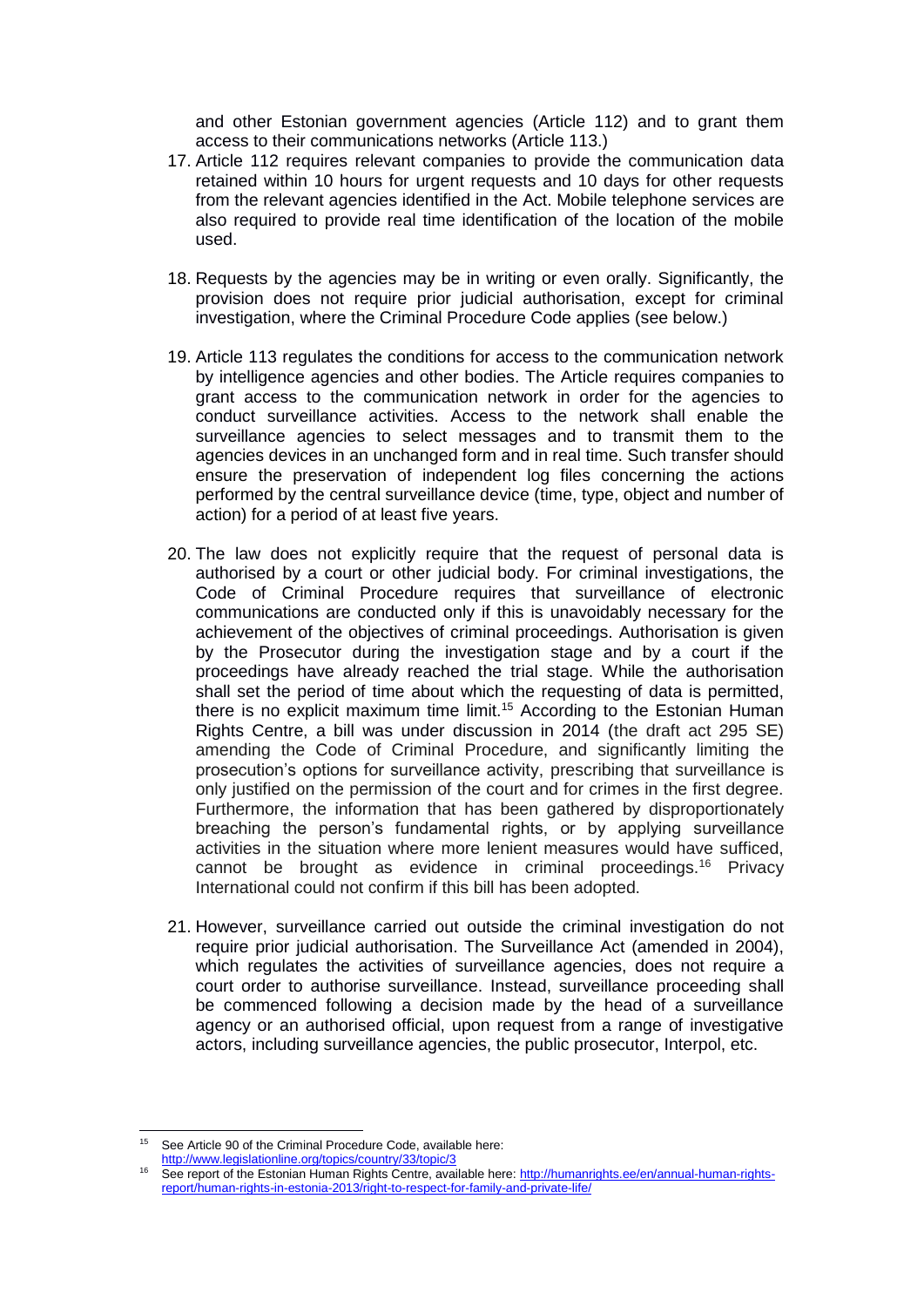#### Parliamentary oversight of surveillance agencies

- 22. The Estonian Parliament Security Authorities Surveillance Select Committee is the Parliamentary body mandated to oversee the practices of surveillance agencies and security agencies.*<sup>17</sup>* Its report released in 2013 noted over 7,400 cases of requests for information based on court orders in 2012, an increase of 9 percent from the previous year. Concern was expressed in the media by the chairperson of the Committee that only three applications for surveillance were rejected by the court.<sup>18</sup>
- 23. According to a comparative survey<sup>19</sup> on the parliamentary oversight of intelligence agencies in the EU, the Estonian Security Authorities Surveillance Select Committee lacks oversight powers related to the sharing of information with foreign entities and information sharing and cooperation agreements signed with foreign governments and agencies.
- 24. The Intelligence agencies' sharing of information with foreign entities clearly needs to be carefully regulated and overseen.<sup>20</sup> However, the Security Authorities Surveillance Select Committee has no legal mandate to scrutinise information sharing with foreign entities.
- 25. This lack of oversight is of particular concern: the question about whether and to what extent the Estonian security services have been connected to the U.S. mass surveillance programmes not been adequately addressed, despite allegations of NSA's surveillance on Estonians.<sup>21</sup> According to Privacy International's knowledge no preliminary investigations or court proceedings have been initiated despite concerns about personal communications of Estonians being subjected to mass surveillance programs. In this regard, the annual report of the Estonian Human Rights Centre noted how the Chairperson of Security Authorities Surveillance Select Committee assertion that no illegal surveillance has been detected was met with scepticism.<sup>22</sup>

## Data protection

26. The Estonian Information System Authority's, the body mandated to develop information security and address security incidents on the Estonian computer networks, annual report 2014 revealed that cyber-security incidents in Estonia, e.g. malware, phishing, "have become more dangerous in nature, affecting organizations and users alike."<sup>23</sup> The Internal Security Service report expressed concerns "that the existing security policy of numerous institutions is unacceptably weak"<sup>24</sup>.

 $17$ Section 36, Security Authorities Act.

<sup>18</sup> Se[e http://news.err.ee/v/society/5b832d0d-f75b-4aae-b3e2-9eaae1ff286a](http://news.err.ee/v/society/5b832d0d-f75b-4aae-b3e2-9eaae1ff286a)

<sup>19</sup> See Wills & Vermeulen (2011), Parliamentary oversight of security agencies in the European Union. European Parliament, p. 115:

<http://www.europarl.europa.eu/document/activities/cont/201109/20110927ATT27674/20110927ATT27674EN.pdf> <sup>20</sup> See Report of the Special Rapporteur on the promotion and protection of human rights and fundamental

freedoms while countering terrorism, UN Doc. A/HRC/10/3, 4 February 2009.

<sup>21</sup> Se[e http://news.err.ee/v/2f9e698a-d50d-4784-a639-7a4f8141ce2e](http://news.err.ee/v/2f9e698a-d50d-4784-a639-7a4f8141ce2e)<br>22 See http://humanrights.ee/en/annual-human-rights-report/human-rig

Se[e http://humanrights.ee/en/annual-human-rights-report/human-rights-in-estonia-2013/right-to-respect-for](http://humanrights.ee/en/annual-human-rights-report/human-rights-in-estonia-2013/right-to-respect-for-family-and-private-life/)[family-and-private-life/](http://humanrights.ee/en/annual-human-rights-report/human-rights-in-estonia-2013/right-to-respect-for-family-and-private-life/)

<sup>&</sup>lt;sup>23</sup> Se[e http://news.err.ee/v/1c0f2c7b-8f3d-49cf-9cf3-c04b4f0a4171.](http://news.err.ee/v/1c0f2c7b-8f3d-49cf-9cf3-c04b4f0a4171) Full 2014 annual report available at: [https://www.ria.ee/public/Kuberturvalisus/RIA-Kyberturbe-aruanne-2014\\_ENG.pdf](https://www.ria.ee/public/Kuberturvalisus/RIA-Kyberturbe-aruanne-2014_ENG.pdf)

<sup>24</sup> See Annual Report 2014, p.19, available at: [https://www.kapo.ee/cms-data/\\_text/138/124/files/kapo-aastaraamat-](https://www.kapo.ee/cms-data/_text/138/124/files/kapo-aastaraamat-2014-en.pdf)[2014-en.pdf](https://www.kapo.ee/cms-data/_text/138/124/files/kapo-aastaraamat-2014-en.pdf)